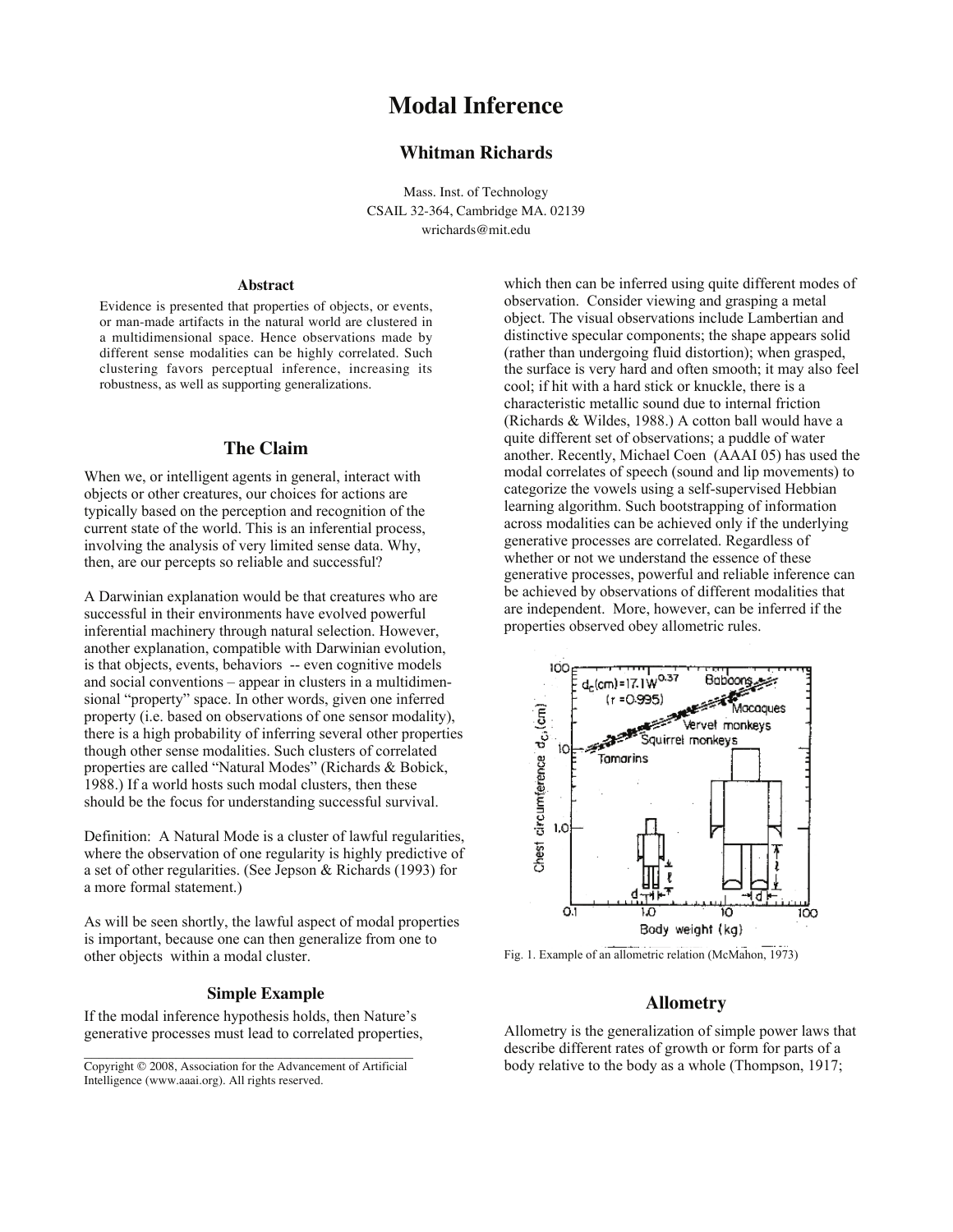Huxley 1932.) In Fig. 1 is one example. Shown are the relation between for chest size and body weight (upper curve) as well as the diameter to length ratio of limbs needed to support body weight. The intuition is that thicker legs are needed to support large masses. A similar relation applies to other structures, such as trees. Seedlings have very slender trunks relative to the size of the arborized body, whereas Sequoias have relatively thick trunks.

Fig. 2 presents another example. Here leg length is related to stride frequency. To first order, the relation is approximated by an inverted pendulum, such as a wooden toddler might use.



Fig. 2. leg length vs stride frequency ( Richards & Bobick, 1988)

To create a mode, we link several such allometric relations, as shown in Fig. 3 below. Here, each graph depicts a (power law) relation of a body part to leg length for a large class of terrestrial animals. Body and "hand" size increase with leg length (upper left); animals with



Fig. 3.Schematic of size lawful relations to leg length (adapted from McMahon, 1973, 1975.)

long legs "lumber"; those with shorter legs "scamper (lower left.) If body size increases, so will the vocal tract length with a decrease in the pitch of emitted sounds. As shown by the dashed lines, given one type of observation

in the context, several other properties may be inferred. In this example, the observation modes include visual shape and aspect, rate of movement, and speech and footfall sounds.

#### **Modal Evolution**

T. H. Huxley (Maynard-Smith et al, 1985) once commented that "there appears to be" predetermined lines of modification that lead natural selection to "produce varieties of a limited number and kind" for each species. Modal regularities in designs would support this conjecture. Especially significant is when creatures, such as Man, have the knowledge and capability of modifying and reforming their environments, passing this knowledge on to successive generations. Language and culture then become significant forces in evolutionary development (Waddington, 1959; Cavalli-Sforza, L and Feldman. M., 1981) The invention of hand tools (which also can be shown to have occurred in steps of punctuated modal evolution – see Fig 4), enabled humans to create many useful artifacts that have modal properties (e.g. dwellings, writing implements, means of transportation, social conventions….)



Fig. 4.Early tool development showing the variation and increase in differentiation over time. The two dimensions for each step represent two different measurements. The four steps show different times, as indicated, The lower right shows tool measurements for a modern Australian aboriginal tribe. (From G. L. Isaac, 1976.)

Fig. 5 offers a sketch of the development of some important artifacts that have led to a branching hierarchy of sub-modes. (Their root is in the modal structure of the human being.) The graphical form resembles proposals for the evolution of language. Which might also be considered a modal endeavor.